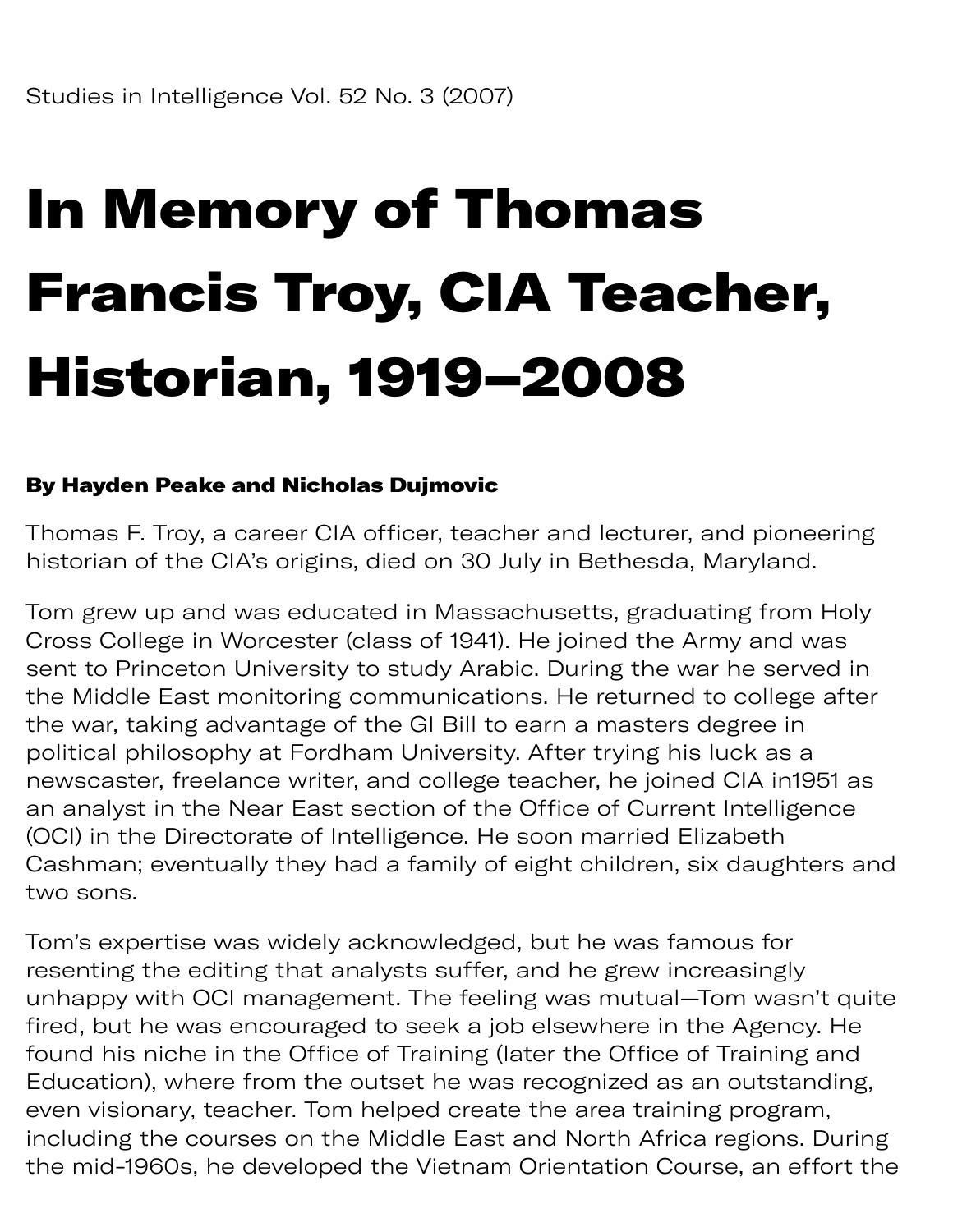chief of the Far East Division of the Directorate of Plans, William Colby, particularly praised.

the mid-1960s, he developed the Vietnam Orientation Course, an effort the

In 1969, while still teaching, he became interested in the Agency's history. The director of training, a former OSS officer, approved an unofficial project for Tom and worked out an arrangement that gave him time to conduct research—including money to travel—and write a history of the origins of OSS under William Donovan and its transformation into CIA. On this, Tom labored for five and a half years. His work came to the attention of senior Agency leaders, who supported and praised it, even though some in his office disapproved of it as a diversion from its training mission. The result, Donovan and the CIA: A History of the Establishment of the Central Intelligence Agency, was initially published internally in two spiral-bound volumes classified SECRET. Most of the classified material dealt with references to third-party material and personnel, which, once deleted, made possible an unclassified paperback edition in 1979.

After Tom retired in January 1982, he joined University Publications of America as editor of an intelligence book series. One of the first volumes he published was a hardbound edition of *Donovan and the CIA*. For cost reasons, the first printing did not have a dust jacket. But the demand was so great that one was subsequently printed and furnished on request and with new copies. The work remains the best source on the topic, a benchmark for scholarship and documentation. It was given an award by the National Intelligence Study Center in 1981 as the best non-fiction book of the year.

Tom later completed another historical study of the CIA's creation, Wild Bill and Intrepid: Donovan, Stephenson and the Origins of the CIA, which drew heavily on Tom's interviews with Sir William Stephenson. This volume was published by Yale University Press in 1996.

In his retirement, Tom started a bimonthly newsletter-the Foreign Intelligence Literary Scene. He originally thought to call the newsletter the Foreign Intelligence Bulletin (FIB), but he had trouble attracting authors to a journal with such an acronym and changed it before the first issue appeared. It dealt with books, personalities and events in the Intelligence Community. There was no competition and it proved a success for the next 10 years. In the early 1990s, it was published by Ray Cline's National Intelligence Study Center until the Internet made it obsolete.

Tom continued to write articles and book reviews for Studies. His work has